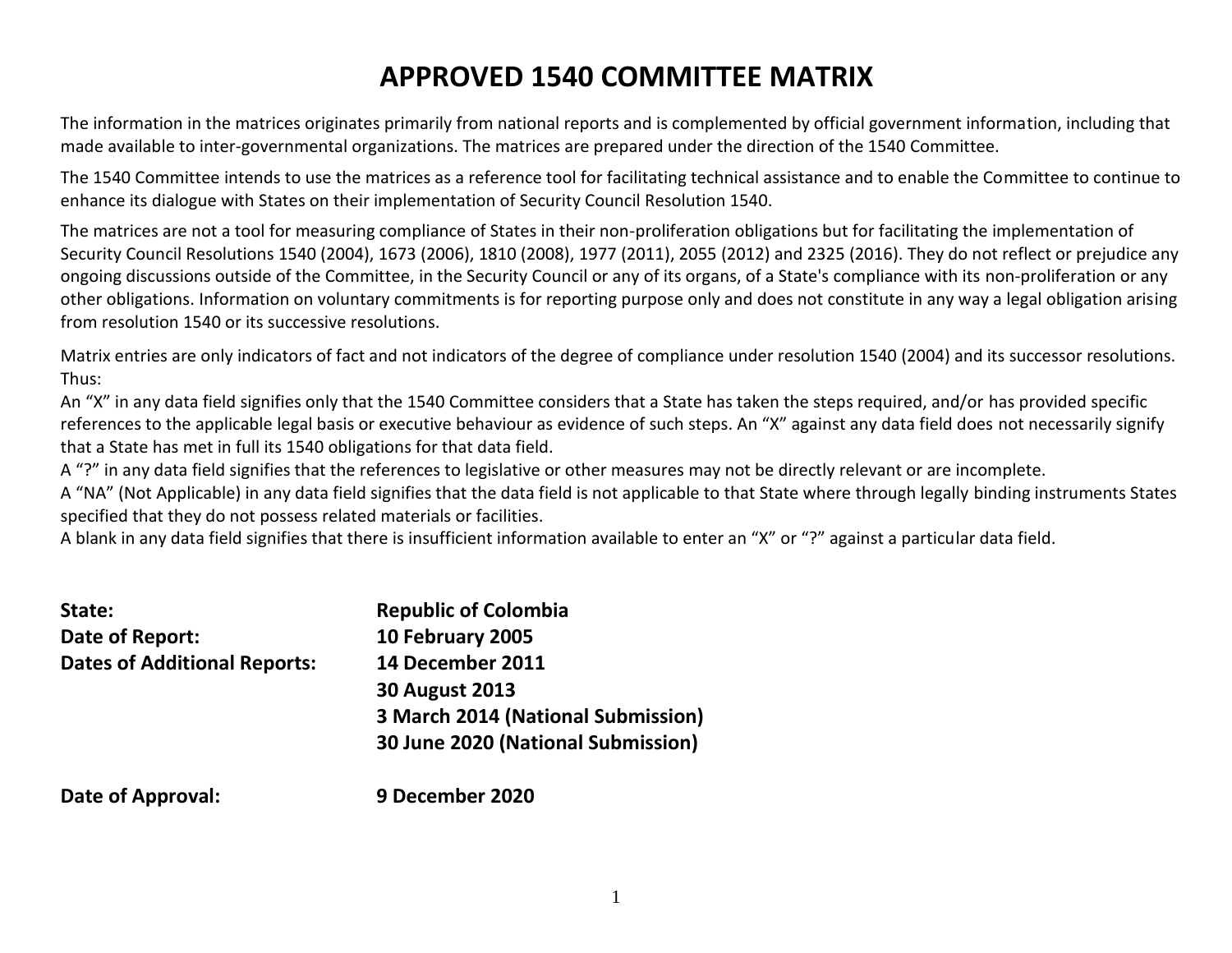## **I. OP 1 and related matters from OP 5, OP 8 (a), (b), (c) and OP10**

|                | <b>Adherence to legally binding</b><br>instruments, membership of<br>organisations, participation<br>in arrangements and<br>statements made. | Relevant information (i.e. signing, deposit of instrument of accession, ratification, etc) |  |  |  |  |  |  |  |  |
|----------------|----------------------------------------------------------------------------------------------------------------------------------------------|--------------------------------------------------------------------------------------------|--|--|--|--|--|--|--|--|
| 1              | Nuclear Non-<br><b>Proliferation Treaty</b><br>(NPT)                                                                                         | Deposit 30 April 1986                                                                      |  |  |  |  |  |  |  |  |
| 2              | <b>Nuclear Weapons Free</b><br>Zone/ Protocol(s)                                                                                             | Treaty of Tlatelolco: Deposit 4 August 1972                                                |  |  |  |  |  |  |  |  |
| 3              | International<br>Convention for the<br>Suppression of Acts of<br>Nuclear Terrorism                                                           | Signed 1 November 2006                                                                     |  |  |  |  |  |  |  |  |
| 4              | Convention on Physical<br><b>Protection of Nuclear</b><br>Material (CPPNM)                                                                   | Deposit 28 March 2003                                                                      |  |  |  |  |  |  |  |  |
| 5              | 2005 Amendment to the<br><b>CPPNM</b>                                                                                                        | Deposit 18 February 2014                                                                   |  |  |  |  |  |  |  |  |
| 6              | Comprehensive Nuclear-<br>Test-Ban Treaty (CTBT)<br>(not in force)                                                                           | Deposit 29 January 2008                                                                    |  |  |  |  |  |  |  |  |
| $\overline{7}$ | Chemical Weapons<br>Convention (CWC)                                                                                                         | Deposit 5 April 2000                                                                       |  |  |  |  |  |  |  |  |
| 8              | <b>Biological Weapons</b><br>Convention (BWC)                                                                                                | Deposit 19 December 1983                                                                   |  |  |  |  |  |  |  |  |
| 9              | Geneva Protocol of 1925                                                                                                                      | Deposit 24 November 2015                                                                   |  |  |  |  |  |  |  |  |
| 10             | 1997 International<br>Convention for the<br>Suppression of Terrorist<br><b>Bombings</b>                                                      | Deposit 14 September 2004                                                                  |  |  |  |  |  |  |  |  |
| 11             | 1999 International<br>Convention for the<br>Suppression of the<br><b>Financing of Terrorism</b>                                              | Deposit 14 September 2004                                                                  |  |  |  |  |  |  |  |  |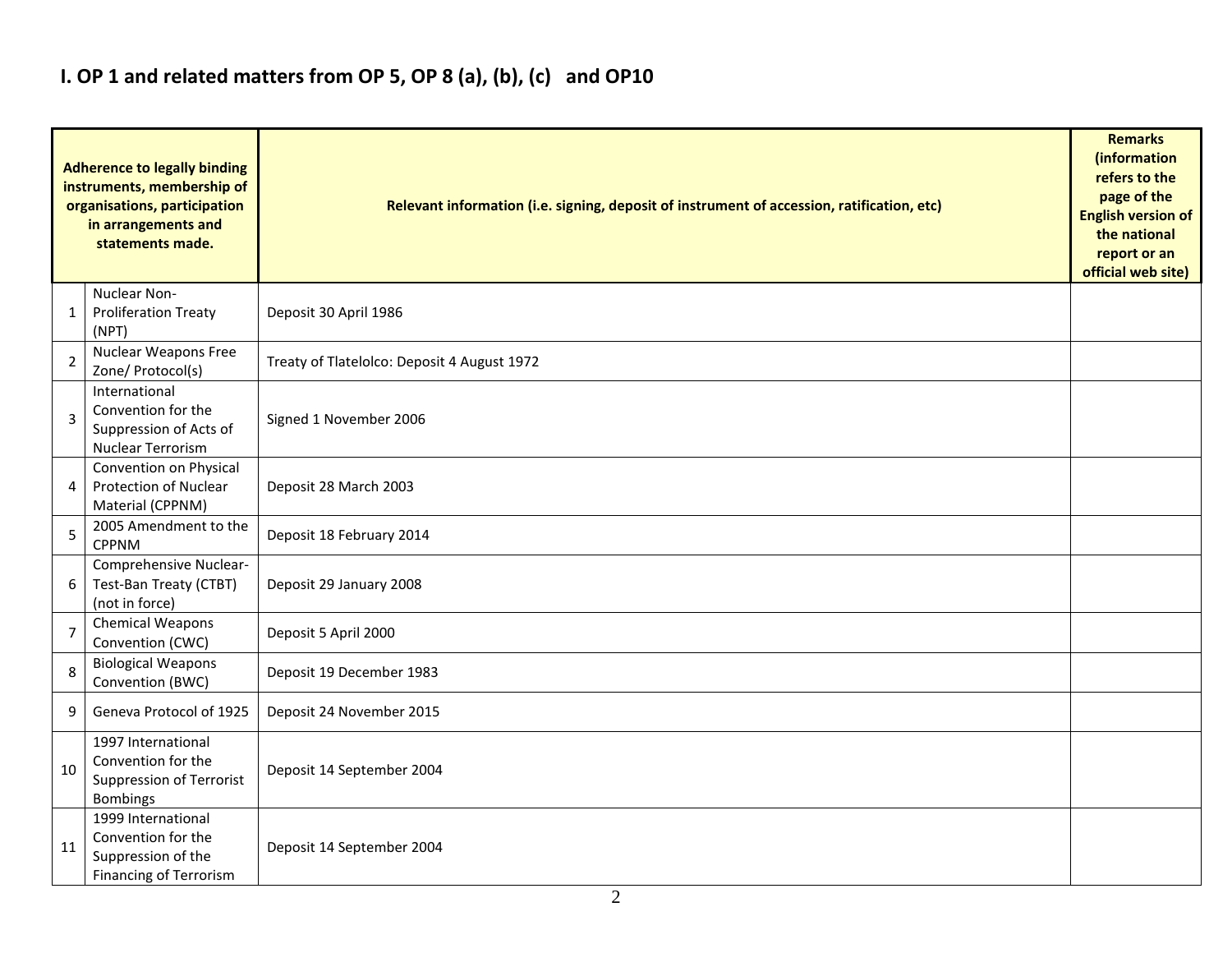|    | 2005 Protocol to the        |                                                                                                                                |  |
|----|-----------------------------|--------------------------------------------------------------------------------------------------------------------------------|--|
|    | Convention for the          |                                                                                                                                |  |
| 12 | suppression of unlawful     |                                                                                                                                |  |
|    | acts against the safety of  |                                                                                                                                |  |
|    | maritime navigation         |                                                                                                                                |  |
|    | 2005 Protocol to the        |                                                                                                                                |  |
|    | Protocol for the            |                                                                                                                                |  |
| 13 | suppression of unlawful     |                                                                                                                                |  |
|    | acts against the safety of  |                                                                                                                                |  |
|    | fixed platforms located     |                                                                                                                                |  |
|    | on the continental shelf    |                                                                                                                                |  |
|    | 2010 Convention on the      |                                                                                                                                |  |
|    | Suppression of Unlawful     |                                                                                                                                |  |
| 14 | Acts Relating to            |                                                                                                                                |  |
|    | <b>International Civil</b>  |                                                                                                                                |  |
|    | Aviation                    |                                                                                                                                |  |
|    | Other relevant regional     |                                                                                                                                |  |
| 15 | legally binding             | Inter-American Convention against Terrorism, deposit 14 July 2008                                                              |  |
|    | instruments                 |                                                                                                                                |  |
| 16 | <b>International Atomic</b> | Since 30 September 1960                                                                                                        |  |
|    | Energy Agency (IAEA)        |                                                                                                                                |  |
| 17 | Directly relevant           | <b>Proliferation Security Initiative</b>                                                                                       |  |
|    | Arrangements                |                                                                                                                                |  |
|    | Statement on non-           | State reports that it believes " that international peace and security will be fully realized only once the world is free from |  |
| 18 | provision of WMD and        | weapons of mass destruction, from the threat that they represent and from the risk that they will be used by armed non-        |  |
|    | related materials to        | State actors or terrorists".                                                                                                   |  |
|    | non-State actors            |                                                                                                                                |  |
|    |                             | World Health Organization (WHO)                                                                                                |  |
|    |                             | World Organisation for Animal Health (OIE)                                                                                     |  |
|    |                             | <b>INTERPOL</b>                                                                                                                |  |
|    |                             | World Customs Organization (WCO)- WCO SAFE Framework                                                                           |  |
|    | Membership in relevant      | International Maritime Organization (IMO)                                                                                      |  |
| 19 | international, regional     | Member of the Organization of American States (OAS)                                                                            |  |
|    | or sub-regional             | <b>World Bank</b>                                                                                                              |  |
|    | organisations               | International Monetary Fund (IMF)                                                                                              |  |
|    |                             | Member of the Financial Action Task Force of Latin America (GAFILAT)                                                           |  |
|    |                             | Universal Postal Union (UPU)                                                                                                   |  |
|    |                             | Member of the International Civil Aviation Organization (ICAO)                                                                 |  |
|    |                             |                                                                                                                                |  |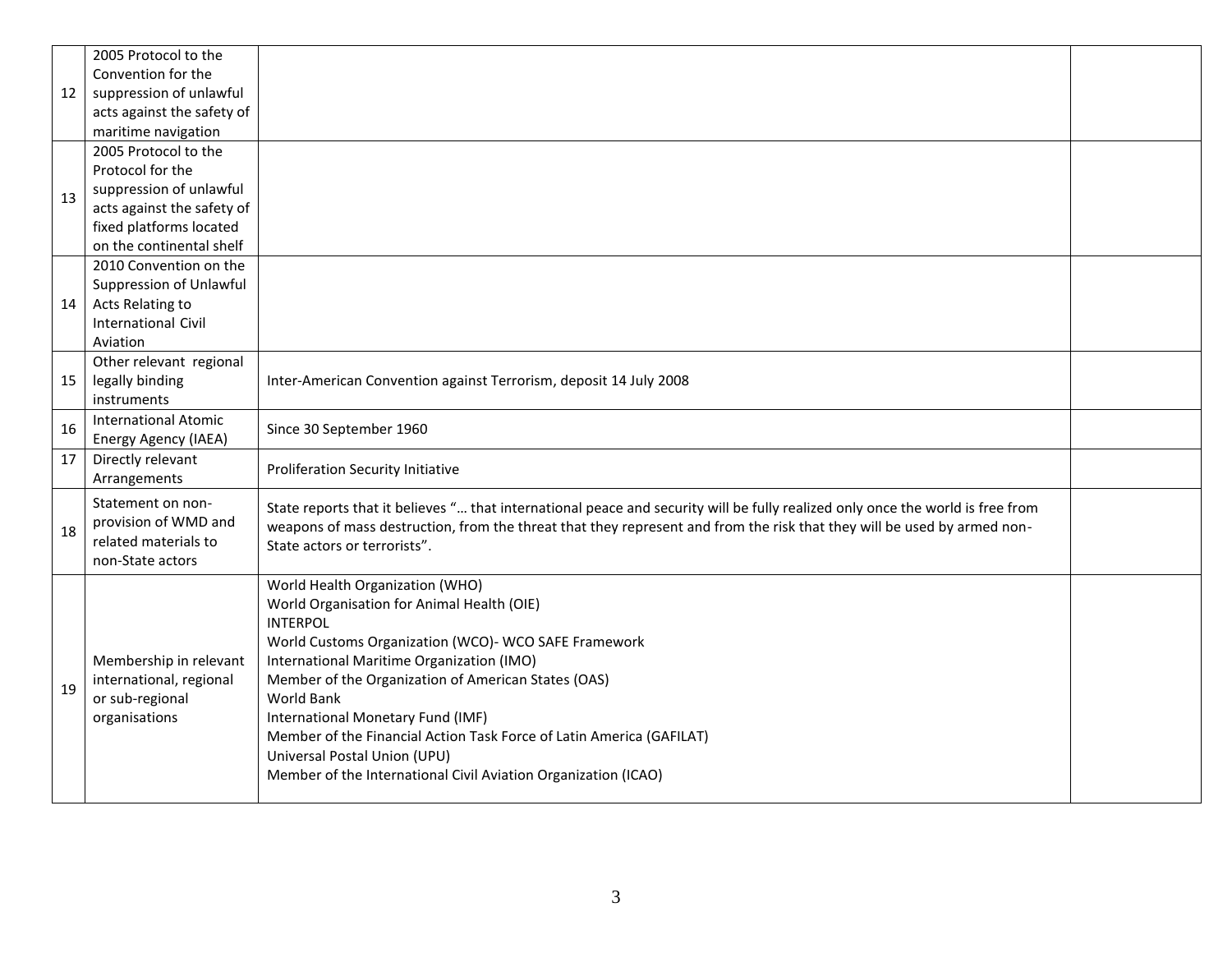### **II. OP 2 - Nuclear Weapons (NW), Chemical Weapons (CW) and Biological Weapons (BW)**

| <b>National legislation which</b><br>prohibits persons or entities     |             | <b>National legal framework</b> |                                                     |                   |                                                                                                                                                                                                                                                                                                                                                                                                                                                                                                                                                                                                                                                                                                                                              |                             |                             |                           |                                                                                    |                |
|------------------------------------------------------------------------|-------------|---------------------------------|-----------------------------------------------------|-------------------|----------------------------------------------------------------------------------------------------------------------------------------------------------------------------------------------------------------------------------------------------------------------------------------------------------------------------------------------------------------------------------------------------------------------------------------------------------------------------------------------------------------------------------------------------------------------------------------------------------------------------------------------------------------------------------------------------------------------------------------------|-----------------------------|-----------------------------|---------------------------|------------------------------------------------------------------------------------|----------------|
| to engage in one of the<br>following activities and its<br>enforcement |             | N<br>W                          | $X$ /?<br>$\mathbf{c}$<br>$\boldsymbol{\mathsf{W}}$ | $\mathbf{B}$<br>W | Source document of national implementation<br>law                                                                                                                                                                                                                                                                                                                                                                                                                                                                                                                                                                                                                                                                                            | $\mathbf N$<br>$\mathsf{W}$ | $X$ /?<br>$\mathbf{c}$<br>W | $\overline{B}$<br>W       | <b>Source document</b>                                                             | <b>Remarks</b> |
| 1                                                                      | manufacture | X                               | $\pmb{\mathsf{X}}$                                  | $\mathsf{X}$      | NW/CW/BW:<br>Political Constitution published in the National<br>Gazette of 20 July 1991 as amended. Art. 81 on<br>prohibitions<br>Resolution No. 265 of 5 November 2004<br>related to the implementation of resolution<br>1540 (2004)<br>Act No. 99 of 22 December 1993 on the<br>creation on the Ministry of Environment. Art. 5<br>39) on its mandate<br>NW:<br>Act No. 45 of 31 December 1971 on the<br>approval of Tlatelolco Treaty<br>Act No. 116 of 23 January 1992. Promulgation<br>of NPT by Congress<br>CW:<br>Act No. 525 of 18 August 1999 on the approval<br>of the CWC<br>Decree No. 1091 of 13 June 2000 on the<br>promulgation of CWC<br>BW:<br>Act No. 10 of 4 February 1980 on the approval<br>of Geneva Protocol and BWC | $\mathsf{X}$                | X                           | $\boldsymbol{\mathsf{X}}$ | NW/CW/BW:<br>Penal Code. Act No. 599 of 24 July 2000 as<br>amended. Arts. 358, 367 |                |
| $\overline{2}$                                                         | acquire     | X                               | $\mathsf{X}$                                        | $\mathsf{X}$      | NW/CW/BW:<br>Political Constitution. Art. 81<br>Penal Code, Act No. 599 of 24 July 2000 as<br>amended. Article 367<br>Resolution 265 of 5 November 2004 related to<br>the implementation of resolution 1540 (2004)                                                                                                                                                                                                                                                                                                                                                                                                                                                                                                                           | $\mathsf{X}$                | X                           | $\boldsymbol{\mathsf{X}}$ | NW/CW/BW:<br>Penal Code, Act No. 599 of 24 July 2000 as<br>amended. Arts. 358, 367 |                |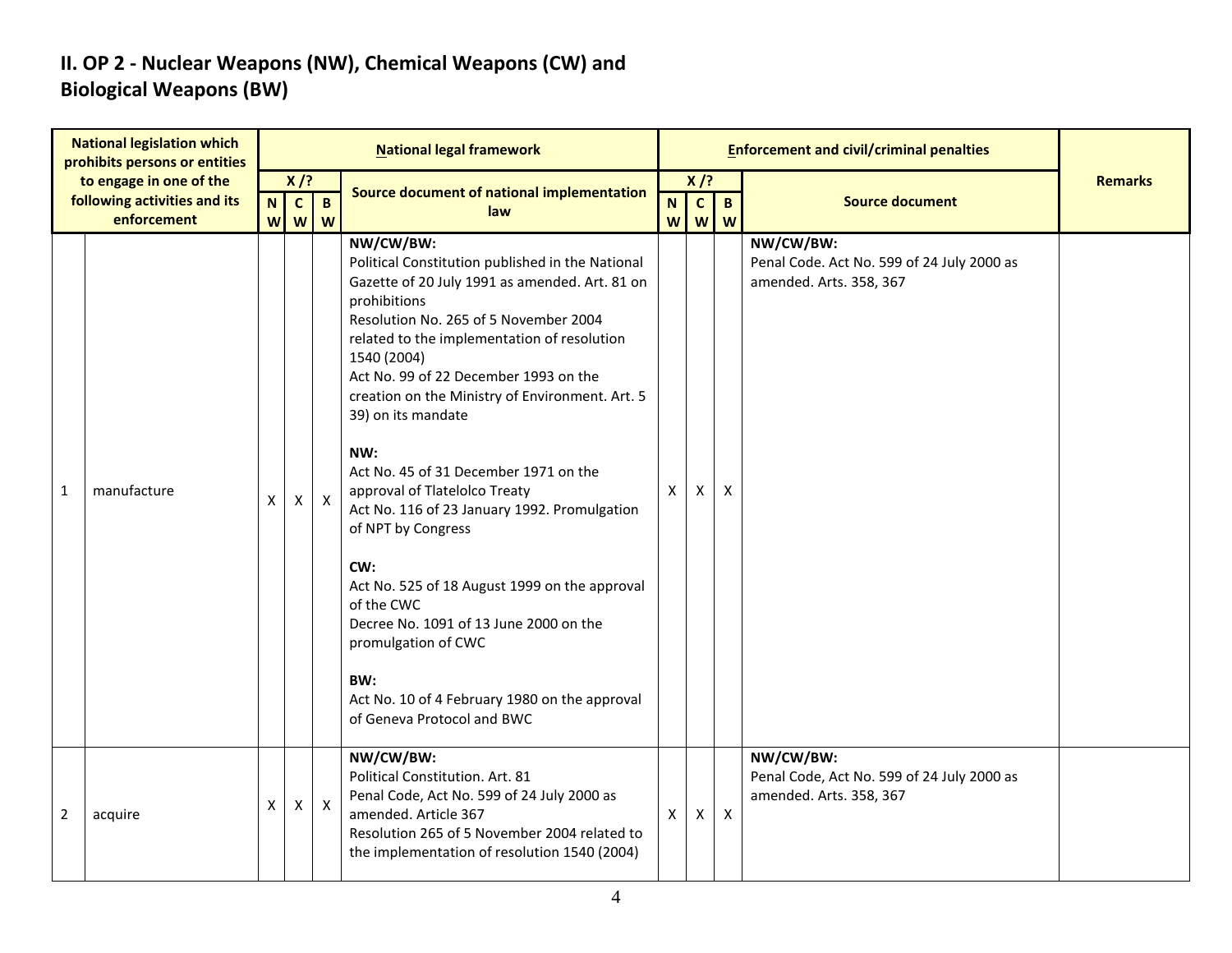|   |         |   |   |              | NW:<br>Act No. 45 of 31 December 1971 on the<br>approval of Tlatelolco Treaty<br>Act No. 116 of 23 January 1992 on<br>promulgation of NPT by Congress<br>CW:<br>Act No. 525 of 13 June 1999 on the approval of<br>the CWC<br>Decree No. 1091 of 13 June 2000 on the<br>promulgation of CWC<br>BW:<br>Act No. 10 of 4 February 1980 on the approval<br>of Geneva Protocol and BWC                                                                                                                                                                                                    |              |   |   |                                                                                       |  |
|---|---------|---|---|--------------|-------------------------------------------------------------------------------------------------------------------------------------------------------------------------------------------------------------------------------------------------------------------------------------------------------------------------------------------------------------------------------------------------------------------------------------------------------------------------------------------------------------------------------------------------------------------------------------|--------------|---|---|---------------------------------------------------------------------------------------|--|
| 3 | possess | X | X | $\mathsf{X}$ | NW/CW/BW:<br>Political Constitution published in the national<br>Gazette on 20 July 1991 as amended. Art. 81<br>on prohibitions<br>Resolution No. 265 of 5 November 2004<br>related to the implementation of resolution<br>1540 (2004)<br>Act No. 99 of 22 December 1993 on the<br>creation on the Ministry of Environment. Art. 5<br>39) on its mandate<br>CW:<br>Act No. 525 of 13 June 1999 on the approval of<br>the CWC<br>Decree No. 1091 of 13 June 2000 on the<br>promulgation of CWC<br>BW:<br>Act No. 10 of 4 February 1980 on the approval<br>of Geneva Protocol and BWC | $\mathsf{X}$ | X | X | NW/CW/BW:<br>Penal Code, Act No. 599 of 24 July 2000 as<br>amended. Arts. 358 and 367 |  |
| 4 | develop | X | X | $\mathsf{X}$ | NW/CW/BW:<br>Resolution No. 265 of 5 November 2004<br>relating to the implementation of resolution<br>1540 (2004)<br>CW:                                                                                                                                                                                                                                                                                                                                                                                                                                                            |              |   |   |                                                                                       |  |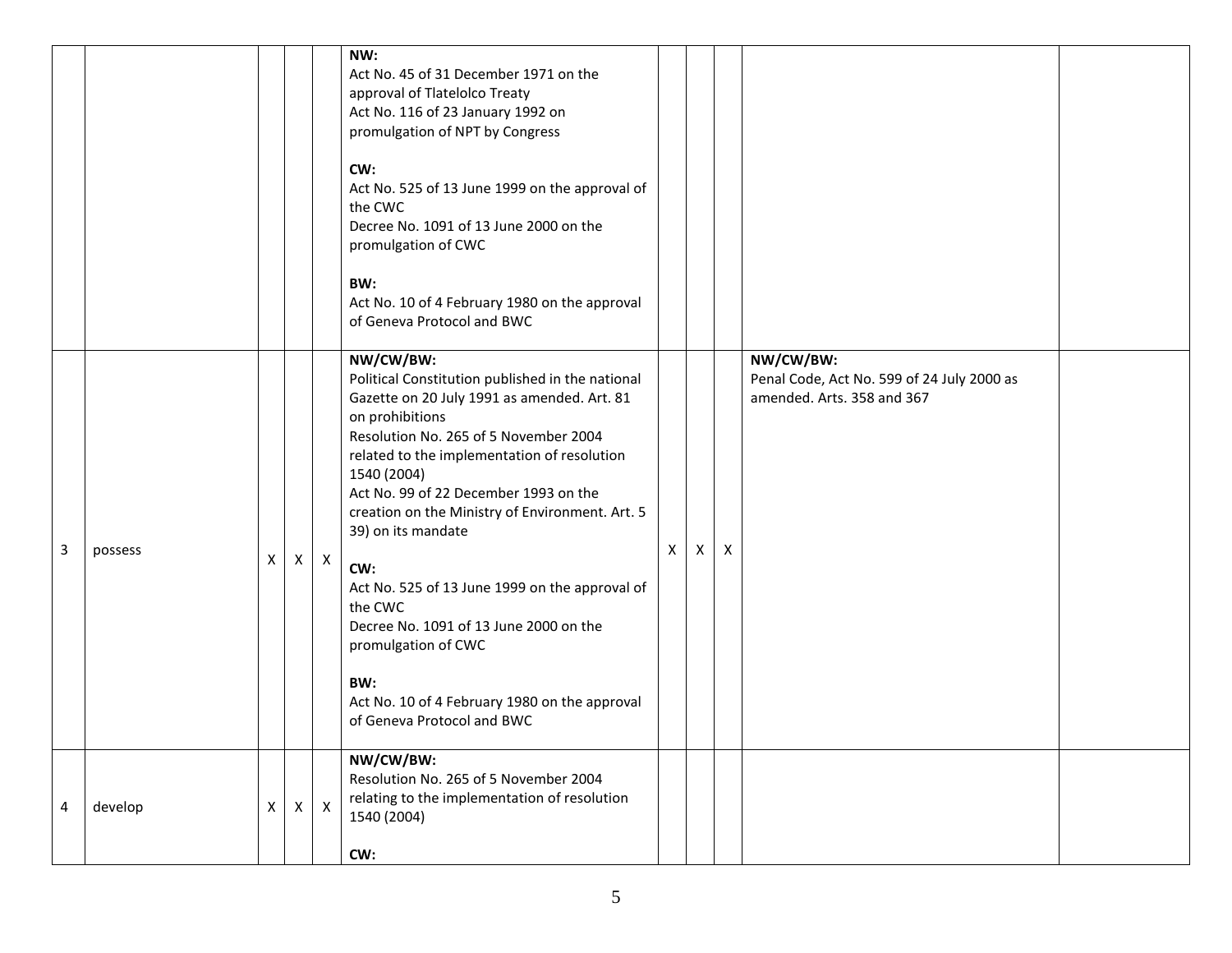|                |           |   |              |              | Act No. 525 of 13 June 1999 on the approval of<br>the CWC<br>Decree No. 1091 of 13 June 2000 on the<br>promulgation of CWC<br>BW:<br>Act No. 10 10 of 4 February 1980 on the<br>approval of Geneva Protocol and BWC                                                                                                                                                                                           |    |   |              |                                                                                     |
|----------------|-----------|---|--------------|--------------|---------------------------------------------------------------------------------------------------------------------------------------------------------------------------------------------------------------------------------------------------------------------------------------------------------------------------------------------------------------------------------------------------------------|----|---|--------------|-------------------------------------------------------------------------------------|
| 5              | transport | X | X            | $\mathsf{X}$ | NW/CW/BW:<br>Resolution No. 265 of 5 November 2004<br>related to the implementation of resolution<br>1540 (2004)<br>Penal Code, Act No. 599 of 24 July 2000 as<br>amended. Art. 367                                                                                                                                                                                                                           | X  | X | $\mathsf{X}$ | NW/CW/BW:<br>Penal Code, Act 599 of 24 July 2000 as<br>amended. Art. 367 (to carry) |
| 6              | transfer  | X | X            | $\mathsf{X}$ | NW/CW/BW:<br>Resolution No. 265 of 5 November 2004<br>related to the implementation of resolution<br>1540 (2004)<br>Penal Code Act No. 599 of 24 July 2000 as<br>amended. Art. 367<br>CW:<br>Act No. 525 of 13 June 1999 on the approval of<br>the CWC<br>Decree No. 1091 of 13 June 2000 on the<br>promulgation of CWC<br>BW:<br>Act No. 10 of 4 February 1980 on the approval<br>of Geneva Protocol and BWC | X. | X | X            | NW/CW/BW:<br>Penal Code, Act 599 of 24 July 2000 as<br>amended. Art. 367            |
| $\overline{7}$ | use       | X | $\mathsf{X}$ | $\mathsf{X}$ | NW/CW/BW:<br>Political Constitution published in the National<br>Gazette on 20 July 1991 as amended. Art. 81<br>Resolution No. 265 of 5 November 2004<br>related to the implementation of resolution<br>1540 (2004)<br>Act No. 99 of 22 December 1993 on the<br>creation on the Ministry of Environment. Art. 5<br>39) (its mandate)<br>CW:                                                                   | X  | X | $\mathsf{X}$ | NW/CW/BW:<br>Penal Code, Act No. 599 of 24 July 2000 as<br>amended. Art. 367        |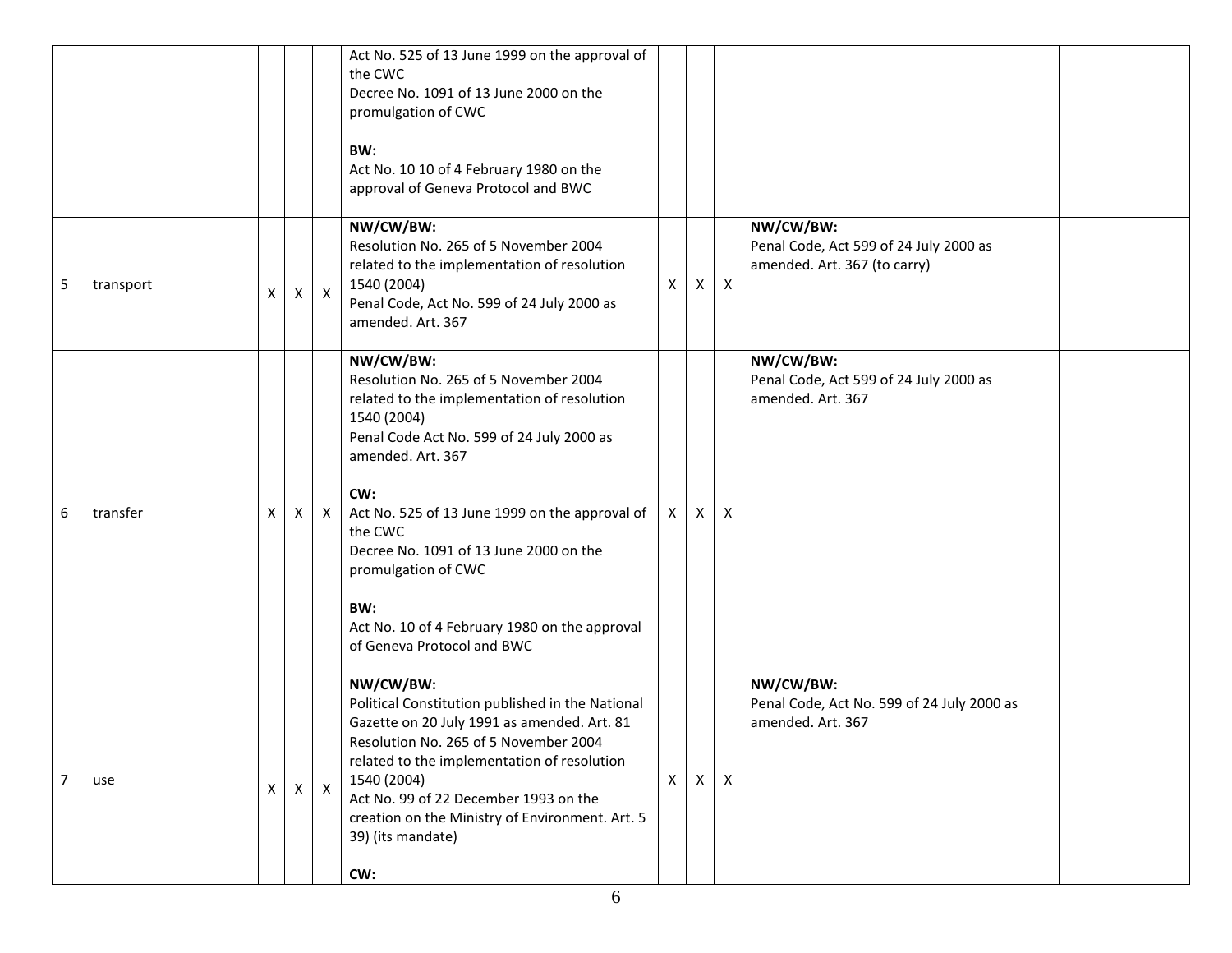|    |                                                                    |                    |                    |                  | Act No. 525 of 13 June 1999 on the approval of<br>the CWC<br>Decree No. 1091 of 13 June 2000 on the<br>promulgation of CWC<br>BW:<br>Act No. 10 of 4 February 1980 on the approval<br>of Geneva Protocol and BWC                                                                                                                 |                           |          |                           |                                                                                                                                                     |  |
|----|--------------------------------------------------------------------|--------------------|--------------------|------------------|----------------------------------------------------------------------------------------------------------------------------------------------------------------------------------------------------------------------------------------------------------------------------------------------------------------------------------|---------------------------|----------|---------------------------|-----------------------------------------------------------------------------------------------------------------------------------------------------|--|
| 8  | attempt to engage in<br>abovementioned<br>activities               | $\pmb{\times}$     | $\pmb{\times}$     | $\boldsymbol{X}$ | NW/CW/BW:<br>Penal Code, Act No. 599 of 24 July 2000 as<br>amended. Art. 27                                                                                                                                                                                                                                                      | $\boldsymbol{\mathsf{x}}$ | X        | $\boldsymbol{\mathsf{X}}$ | NW/CW/BW:<br>Penal Code, Act No. 599 of 24 July 2000 as<br>amended. Art. 27                                                                         |  |
| 9  | participate as an<br>accomplice in<br>abovementioned<br>activities | $\pmb{\mathsf{X}}$ | $\pmb{\mathsf{X}}$ | $\mathsf{X}$     | NW/CW/BW:<br>Resolution No. 265 of 5 November 2004<br>related to the implementation of resolution<br>1540 (2004)                                                                                                                                                                                                                 | $\mathsf{X}$              | X        | $\mathsf{X}$              | NW/CW/BW:<br>Penal Code, Act 599 of 24 July 2000 as<br>amended. Arts. 28, 29, 30                                                                    |  |
| 10 | assist in<br>abovementioned<br>activities                          | X                  | $\mathsf{X}$       | $\mathsf{X}$     | NW/CW/BW:<br>Penal Code<br>Resolution No. 265 of the Ministry of National<br>Defence<br>Resolution No. 265 of 5 November 2004<br>related to the implementation of resolution<br>1540 (2004)<br>CW:<br>Act No. 525 of 13 June 1999 on the approval of<br>the CWC<br>Decree No. 1091 of 13 June 2000 on the<br>promulgation of CWC | $\mathsf{x}$              | X        | X                         | NW/CW/BW:<br>Penal Code, Act 599 of 24 July 2000 as<br>amended. Arts. 28, 29, 30, 31 and 367<br>(supplies)                                          |  |
| 11 | finance<br>abovementioned<br>activities                            | X                  | $\mathsf{X}$       | $\mathsf{X}$     | NW/CW/BW:<br>Act No. 155 of 2017 on money laundering and<br>terrorism financing. Art. 1 c), 89 on the<br>mandate of the National Committee for money<br>laundering and terrorism financing and Section<br>II on the Financial Intelligence Unit<br>Penal Code Act No. 599 of 24 July 2000 as<br>amended. Art. 323                | $\times$                  | $\times$ | $\mathsf{X}$              | NW/CW/BW:<br>Act No. 155 of 2017 on money laundering and<br>terrorism financing. Art. 84, Chapter VI on<br>sanctions<br>Financial Intelligence Unit |  |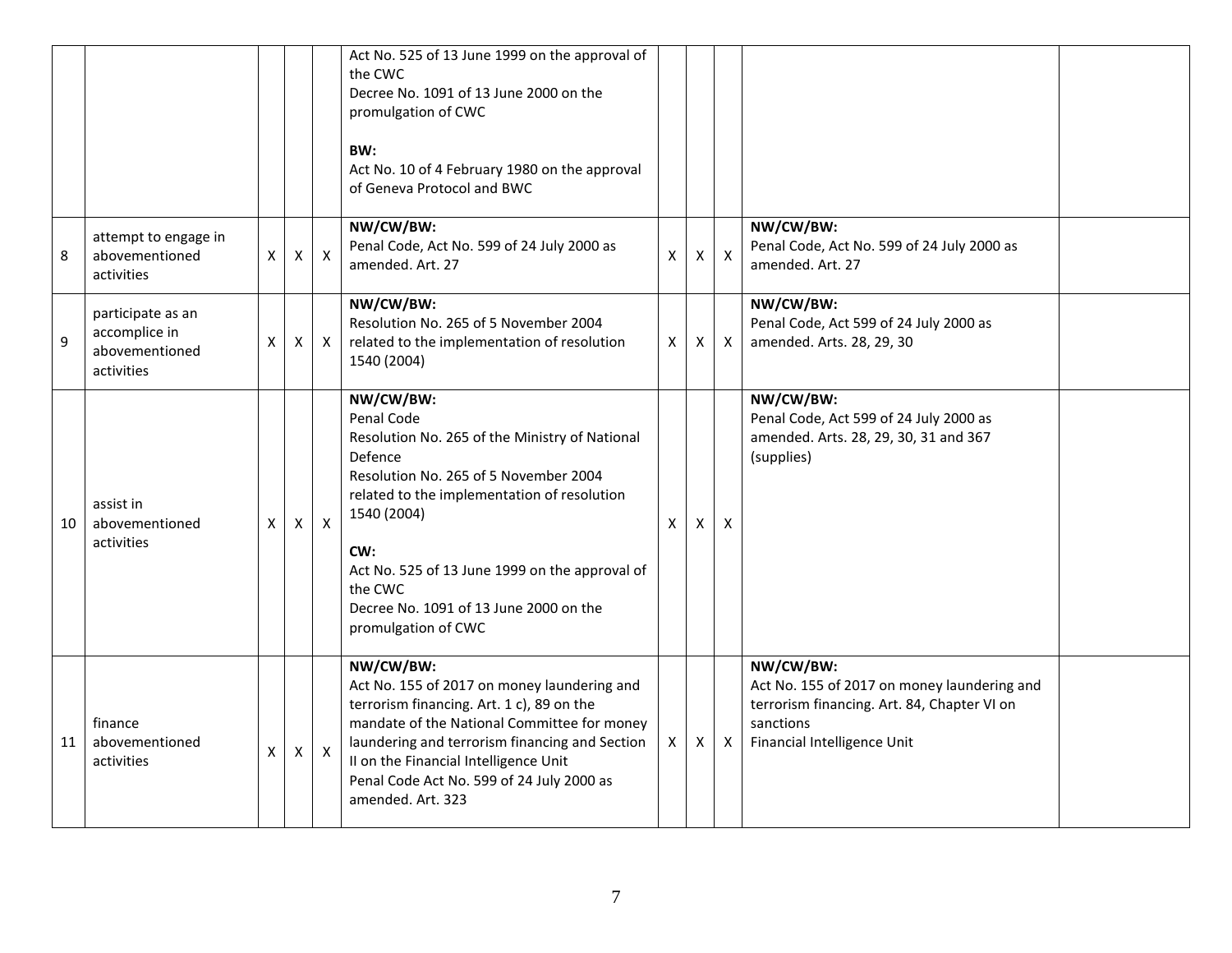|    |                                                                           |   |              |            | NW/CW/BW:<br>Resolution No. 265 of 5 November 2004<br>related to the implementation of resolution<br>1540 (2004)          |   |                                                                        |  |
|----|---------------------------------------------------------------------------|---|--------------|------------|---------------------------------------------------------------------------------------------------------------------------|---|------------------------------------------------------------------------|--|
| 12 | abovementioned<br>activities related to<br>means of delivery <sup>1</sup> | X | $\mathsf{X}$ | $\times$ 1 | CW:<br>Act No. 525 of 13 June 1999 on the approval of<br>the CWC<br>BW:<br>Act. No. 10 of 4 February 1980 on the approval | X | CW:<br>Penal Code, Act No. 599 of 24 July 2000 as<br>amended. Art. 367 |  |
|    |                                                                           |   |              |            | of Geneva Protocol and BWC                                                                                                |   |                                                                        |  |

1. Means of delivery: missiles, rockets and other unmanned systems capable of delivering nuclear, chemical, or biological weapons that are specially designed for such use.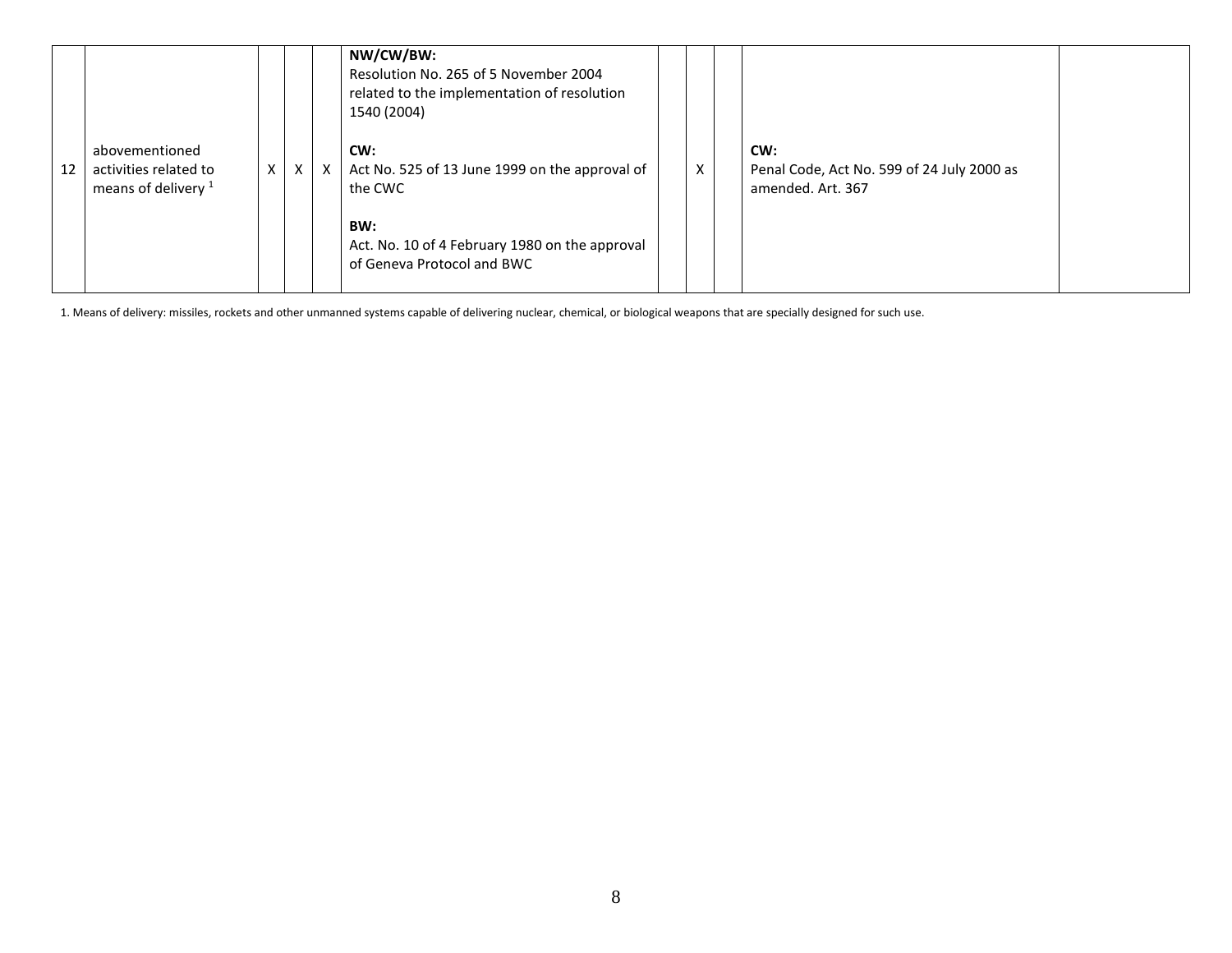#### **III. OP 3 (a) and (b) - Account for/Secure/Physically protect NW, CW and BW, including Related Materials <sup>2</sup>**

|                | <b>Measures to establish</b><br>domestic controls to prevent                             |                  |                            |                   | National legal and/or regulatory framework                                                                                                                                                                                                                                                                                          |        |                             |                  | <b>Enforcement and civil/criminal penalties</b>                                                                                                        |                |
|----------------|------------------------------------------------------------------------------------------|------------------|----------------------------|-------------------|-------------------------------------------------------------------------------------------------------------------------------------------------------------------------------------------------------------------------------------------------------------------------------------------------------------------------------------|--------|-----------------------------|------------------|--------------------------------------------------------------------------------------------------------------------------------------------------------|----------------|
|                | the proliferation of NW, CW,<br><b>BW, and their means of</b><br>delivery; controls over | $\mathbf N$<br>W | $X$ /?<br>$\mathbf c$<br>W | $\mathbf{B}$<br>W | <b>Source document</b>                                                                                                                                                                                                                                                                                                              | N<br>W | $X$ /?<br>$\mathsf{C}$<br>W | $\mathbf B$<br>W | <b>Source document</b>                                                                                                                                 | <b>Remarks</b> |
| $\mathbf 1$    | related materials<br>Measures to account for<br>production                               | X                |                            |                   | NW:<br>INFCIRC/306<br>Resolution No. 18-1475 of 12 November 2004<br>on rules for nuclear facilities and licensing.<br>Chapter IV and V<br>Resolution No. 18-1434 of 5 December 2002<br>concerning radiological protection and safety<br>and security. Arts. 22, 25                                                                  | Χ      |                             |                  | NW:<br>Penal Code Act No.599 of 24 July 2000 as<br>amended. Arts. 358, 363<br>Resolution No. 18-1475 of 12 November 2004,<br>Chapter IX on inspections |                |
| $\overline{2}$ | Measures to account for<br>use                                                           | X                |                            |                   | NW:<br>INFCIRC/306<br>Resolution No. 18-1475 of 12 November 2004<br>on rules for nuclear facilities and licensing.<br>Chapter IV and V<br>Resolution No. 18-1434 of 5 December 2002<br>concerning radiological protection and safety<br>and security. Arts. 22, 25, 31<br>Resolution No. 18-1304 of 8 October 2004 Arts.<br>3 and 4 | X      |                             |                  | NW:<br>Penal Act No. 599 of 24 July 2000 as amended.<br>Arts. 358,362,363<br>Resolution No. 18-1475 (2004), Chapter IX on<br>inspections               |                |
| 3              | Measures to account for<br>storage                                                       | Χ                |                            |                   | NW:<br>INFCIRC/306<br>Resolution No. 18-1475 of 12 November 2004.<br>Art. 44<br>Resolution No. 18-1434 of 5 December 2002<br>concerning radiological protection and safety<br>and security. Art. 38                                                                                                                                 | X      |                             |                  | NW:<br>Penal Code Act No. 599 Art of 24 July 2000 as<br>amended. Arts. 358, 362, 363<br>Resolution No. 18-1475 of 12 November 2004,<br>Chapter IX      |                |
| $\overline{4}$ | Measures to account for<br>transport                                                     | X                | X                          | $\mathsf{X}$      | NW/CW/BW:<br>Decree No. 1609 of 31 July 2002 on regulation<br>for transport of hazardous materials (only by<br>road). Chapter V                                                                                                                                                                                                     | X      | X                           | $\mathsf{X}$     | NW/CW/BW:<br>Decree No. 1609 of 31 July 2002 on regulation<br>for transport of hazardous materials (only by<br>road). Chapter VI                       |                |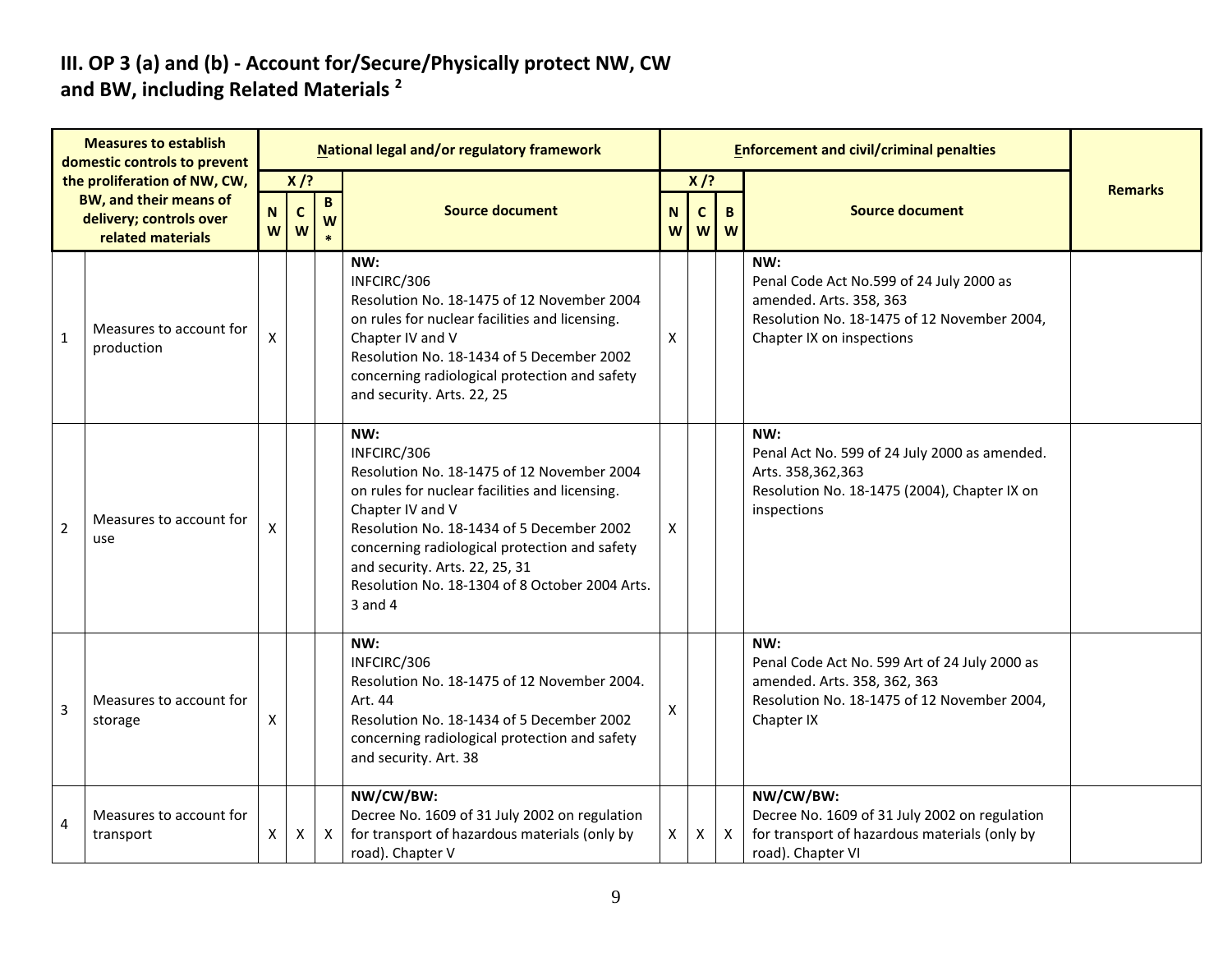|                |                                  |              |   |   | Aeronautic Rules on transport of dangerous<br>goods (RAC 10). Chapter VII<br>Decree 1079 (2015), Ministry of Transport.<br>Arts. 2.2.1.7.8.2.1. o) and 2.2.1.7.8.2.5.j)<br>NW:<br>Resolution No. 18-1682 of 9 December 2005,<br>Arts. 31, 56, 57                                                                                                   |              |              |              | Aeronautic Rules on transport of dangerous<br>goods (RAC 10). Section 10.11.5. on sanctions<br>Colombian Aeronautical Regulation No. 13.<br><b>March 2020</b><br>NW:<br>Act 599 of 24 July 2000 as amended Arts.358,<br>363<br>Resolution No. 18-1682 (2005) |  |
|----------------|----------------------------------|--------------|---|---|----------------------------------------------------------------------------------------------------------------------------------------------------------------------------------------------------------------------------------------------------------------------------------------------------------------------------------------------------|--------------|--------------|--------------|--------------------------------------------------------------------------------------------------------------------------------------------------------------------------------------------------------------------------------------------------------------|--|
| 5              | Measures to secure<br>production | X            |   |   | NW:<br>Resolution No. 18-1475 of 12 November 2004.<br>Rules for nuclear facilities. Art. 5<br>Resolution No. 18-1434 of 5 December 2002<br>concerning radiation protection and safety<br>(and security). Art. 38                                                                                                                                   | X            |              |              | NW:<br>Resolution No. 18-1475 of 12 November 2004,<br>Chapter IX<br>Resolution No. 18-1434 of 5 December 2002<br>concerning radiation protection and safety and<br>security                                                                                  |  |
| 6              | Measures to secure use           | X            |   |   | NW:<br>Resolution No. 18-1475 of 12 November 2004.<br>Art. 5<br>Resolution No. 18-1434 of 5 December 2002<br>concerning radiation protection and safety and<br>security. Art. 38 on sources<br>BW:<br>Decree No. 3518 (2006) Art. 45                                                                                                               | $\mathsf{X}$ |              |              | NW:<br>Resolution No. 18-1475 of 12 November 2004,<br>Chapter IX<br>Resolution No. 18-1434 of 5 December 2002<br>concerning radiation protection and safety and<br>security. Art. 11                                                                         |  |
| $\overline{7}$ | Measures to secure<br>storage    | Χ            |   |   | NW:<br>Resolution No. 18-1434 of 5 December 2002<br>concerning radiation protection and safety and<br>security. Art. 38 3) on sources                                                                                                                                                                                                              | X            |              |              | NW:<br>Resolution No. 18-1434 of 5 December 2002<br>concerning radiation protection and safety (and<br>security) Art. 11                                                                                                                                     |  |
| 8              | Measures to secure<br>transport  | $\mathsf{X}$ | Χ | X | NW/CW/BW:<br>Decree No. 1609 of 31 July 2002 on regulation<br>for transport of hazardous materials (only by<br>road) (Safety)<br>Colombian Aeronautical Regulation (RAC) No.<br>10. Section 10.13.1<br>Colombian Aeronautical Regulation (RAC) No.<br>160 (Chapter M).<br>Colombian Aeronautical Regulation (RAC) No.<br>175 (Section 175.025 S f) | $\mathsf{X}$ | $\mathsf{X}$ | $\mathsf{X}$ | NW/CW/BW:<br>Decree No. 1609 of 31 July 2002 on regulation<br>for transport of hazardous materials (only by<br>road). Chapter VI<br>Colombian Aeronautical Regulation (RAC) No. 10<br>(Section 10.11.5).<br>Colombian Aeronautical Regulation (RAC) No. 13   |  |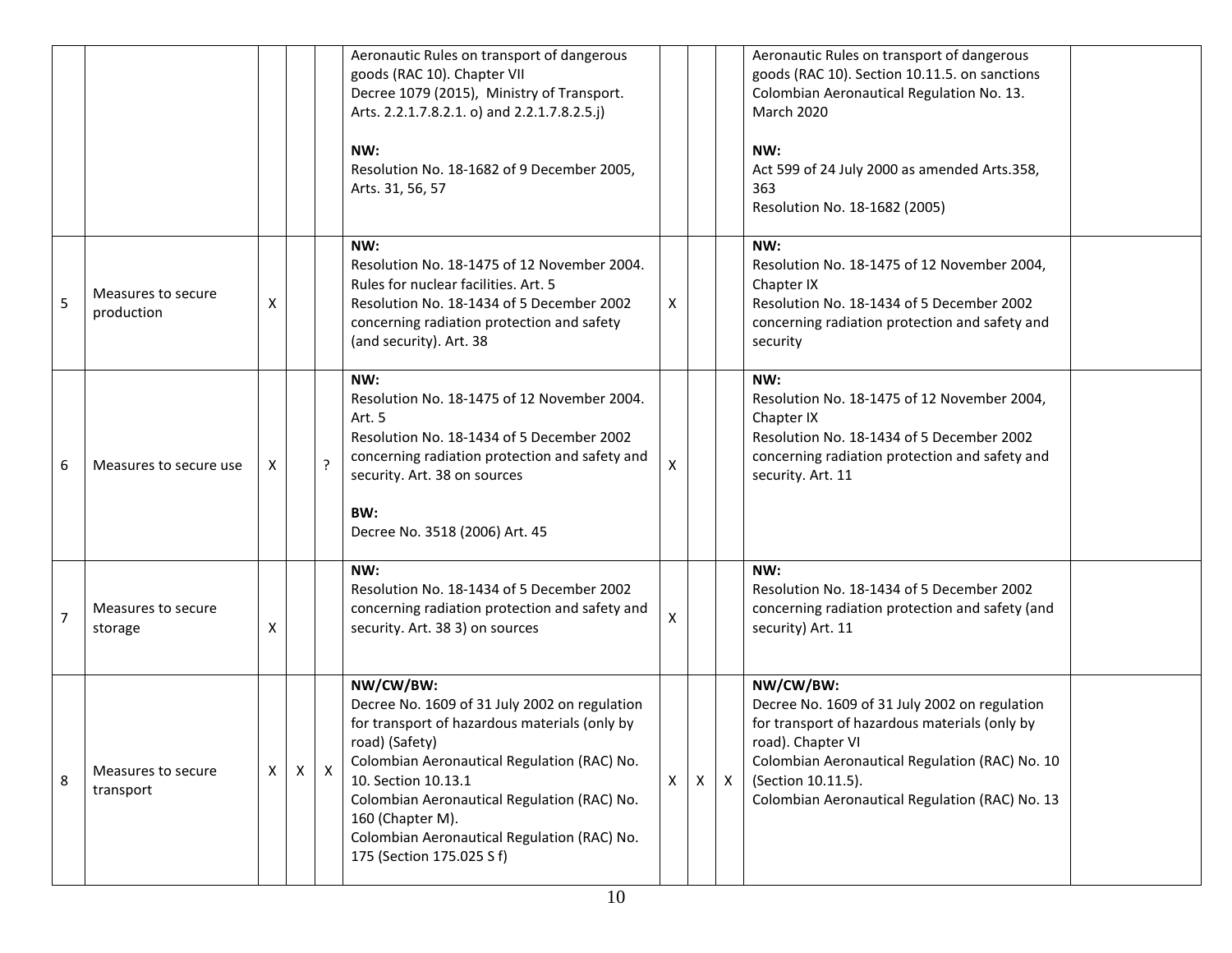|    |                                 |   |             |           | NW:<br>Resolution No. 18-1682 of 9 December 2005<br>Resolution No. 18-1434 of 5 December 2002<br>Regulation concerning radiation protection and<br>safety and security. Art. 23<br>Act No. 9 (1979) - "Health Code". Art. 130 |   |         |   | NW:<br>Resolution No. 18-1434 of 5 December 2002<br>concerning radiation protection and safety and<br>security. Art. 11                                                                                                                                                                                                   |  |
|----|---------------------------------|---|-------------|-----------|-------------------------------------------------------------------------------------------------------------------------------------------------------------------------------------------------------------------------------|---|---------|---|---------------------------------------------------------------------------------------------------------------------------------------------------------------------------------------------------------------------------------------------------------------------------------------------------------------------------|--|
| 9  | Physical protection<br>measures | Χ | $\tilde{f}$ | $\cdot$ ? | NW:<br>Resolution 18-1475 of 12 November 2004.<br>Arts. 22, 36<br>CW:<br>Act No. 55 of 2 July 1993<br>BW:<br>Decree No. 2323 (2006) on the network of<br>national laboratories (biosafety)                                    | X | $\cdot$ | ? | NW:<br>Research Institute for Geoscientific,<br>Environmental Mining and Nuclear Information<br>(Servicio Geológico Colombiano)<br>Monitoring team, video monitoring, controlled<br>access, etc.<br>CW:<br>Act No. 55 of 2 July 1993<br>BW:<br>Decree No. 2323 (2006) on the network of<br>national laboratories. Art. 26 |  |
| 10 | <b>Personnel Reliability</b>    |   |             |           |                                                                                                                                                                                                                               |   |         |   |                                                                                                                                                                                                                                                                                                                           |  |

2. Related materials: materials, equipment and technology covered by relevant multilateral treaties and arrangements, or included on national control lists, which could be used for the design, development, production or use of nuclear, chemical and biological weapons and their means of delivery.

\* Information required in this section may also be available in the State's Confidence Building Measures report, if submitted to the BWC Implementation Support Unit (online at: [http://www.unog.ch/80256EE600585943/\(httpPages\)/4FA4DA37A55C7966C12575780055D9E8?OpenDocument\)](http://www.unog.ch/80256EE600585943/(httpPages)/4FA4DA37A55C7966C12575780055D9E8?OpenDocument)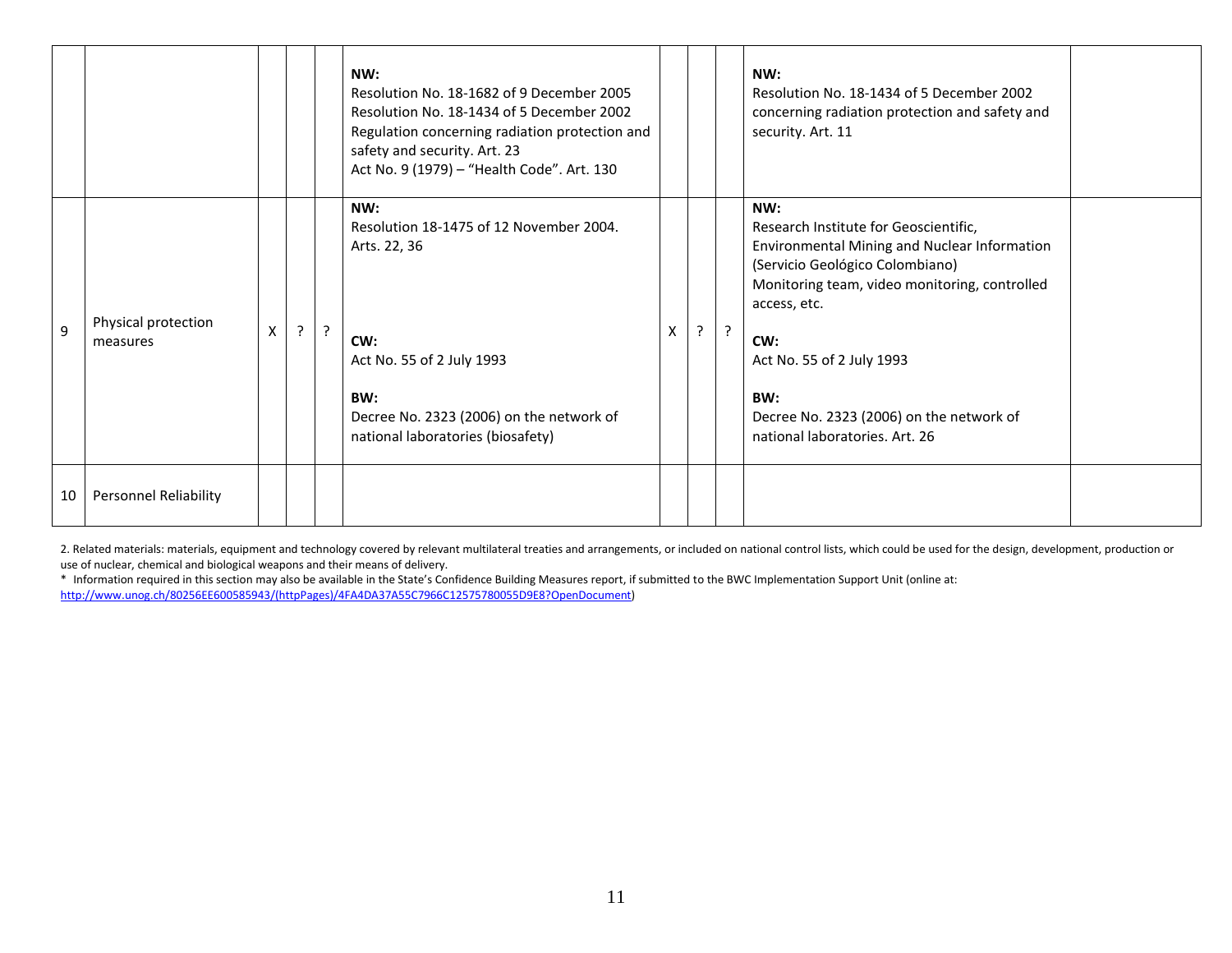#### **IV. OP 3 (a) and (b) - Account for/Secure/Physically protect NW including Related Materials (NW specific)**

|   | <b>Measures to establish</b><br>domestic controls to prevent<br>the proliferation of NW, and<br>their means of delivery;<br>controls over related<br>materials    | <b>Source document</b>                                                                                                                                                                                                                           |  |  |  |  |  |  |
|---|-------------------------------------------------------------------------------------------------------------------------------------------------------------------|--------------------------------------------------------------------------------------------------------------------------------------------------------------------------------------------------------------------------------------------------|--|--|--|--|--|--|
| 1 | National regulatory<br>authority                                                                                                                                  | Ministry of Mines and Energy. Decree No. 381 of 16 February 201218. Decree No. 1073 of 26 May 2015<br>Colombian Geological Service, Directorate of Nuclear Affairs. Decree No. 2703 of 22 November 2013. Resolution No. 9-0698<br>of 3 July 2014 |  |  |  |  |  |  |
| 2 | Licensing of nuclear<br>installations/entities/<br>use of materials                                                                                               | Resolution 18-1475 of 12 November 2004<br>Resolution 18-1434 of 5 December 2002                                                                                                                                                                  |  |  |  |  |  |  |
| 3 | IAEA Safeguards<br>Agreements                                                                                                                                     | Safeguard Agreement INFCIRC/306 in force 22 December 1982<br>Additional Protocol ratified and approved Decree No. 1572 of 5 May 2009                                                                                                             |  |  |  |  |  |  |
| 4 | IAEA Code of Conduct<br>on Safety and Security<br>of Radioactive Sources                                                                                          | <b>Expressed support</b>                                                                                                                                                                                                                         |  |  |  |  |  |  |
| 5 | Supplementary<br>Guidance on the Import<br>and Export of<br>Radioactive Sources of<br>the Code of Conduct on<br>the Safety and Security<br>of Radioactive Sources | Expressed support                                                                                                                                                                                                                                |  |  |  |  |  |  |
| 6 | <b>IAEA Incident and</b><br><b>Trafficking Database</b>                                                                                                           | Participates                                                                                                                                                                                                                                     |  |  |  |  |  |  |
| 7 | <b>Integrated Nuclear</b><br><b>Security Support Plan</b><br>(INSSP) /International<br><b>Physical Protection</b><br><b>Advisory Service (IPPAS)</b>              |                                                                                                                                                                                                                                                  |  |  |  |  |  |  |
| 8 | Applying the physical<br>protection<br>recommendations in<br>INFCIRC/225/Rev.5                                                                                    |                                                                                                                                                                                                                                                  |  |  |  |  |  |  |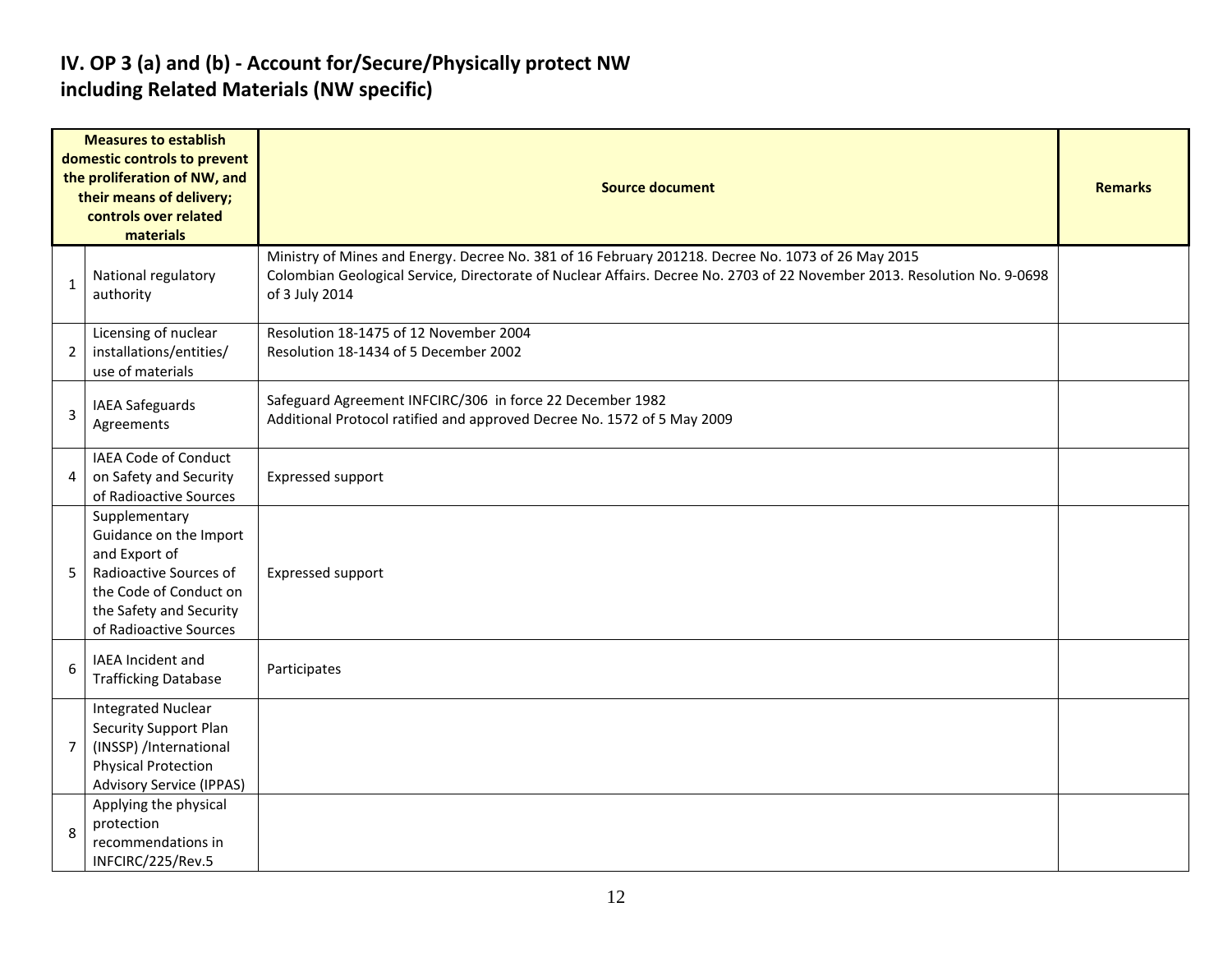|    | <b>Other Agreements</b><br>related to IAEA                                                | Convention on Early Notification of a Nuclear Accident<br>Convention on Assistance in the Case of a Nuclear Accident or Radiological Emergency<br>Co-operation Agreement for the Promotion of Nuclear Science and Technology in Latin America and the Caribbean (ARCAL)<br>(2009) |  |
|----|-------------------------------------------------------------------------------------------|-----------------------------------------------------------------------------------------------------------------------------------------------------------------------------------------------------------------------------------------------------------------------------------|--|
| 10 | National legislation and<br>regulations related to<br>nuclear material<br>including CPPNM | Act No. 728 (2001) - Convention on the Physical Protection of Nuclear Material<br>Act No. 1572 (2012) - Amendment on the Convention on the Physical Protection of Nuclear Material                                                                                                |  |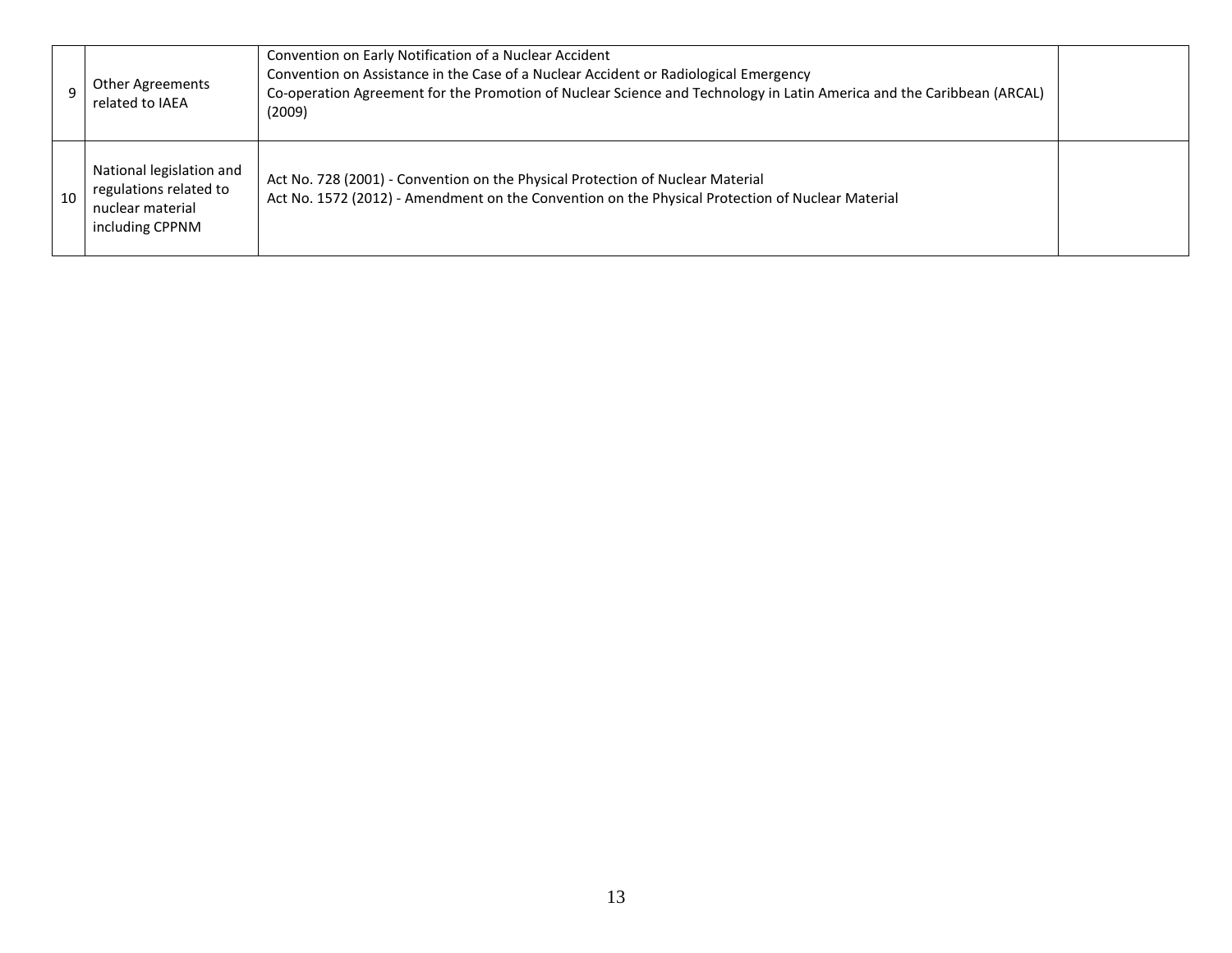#### **V. OP 3 (a) and (b) - Account for/Secure/Physically protect CW including Related Materials (CW specific)**

| <b>Measures to establish</b><br>domestic controls to prevent<br>the proliferation of CW, and<br>their means of delivery;<br>controls over related<br>materials |                                                                                                                     | Source document                                                                                                                                     |  |  |  |
|----------------------------------------------------------------------------------------------------------------------------------------------------------------|---------------------------------------------------------------------------------------------------------------------|-----------------------------------------------------------------------------------------------------------------------------------------------------|--|--|--|
|                                                                                                                                                                | National CWC authority                                                                                              | Decree No. 1419 of 10 July 2002 on the creation of the National Authority<br>Autoridad Nacional para la Prohibición de las Armas Químicas (ANPROAQ) |  |  |  |
| $\overline{2}$                                                                                                                                                 | Licensing/registration of<br>installations/facilities/<br>persons/entities/use/<br>handling of related<br>materials |                                                                                                                                                     |  |  |  |
| $\overline{3}$                                                                                                                                                 | Old or abandoned<br>chemical weapons                                                                                |                                                                                                                                                     |  |  |  |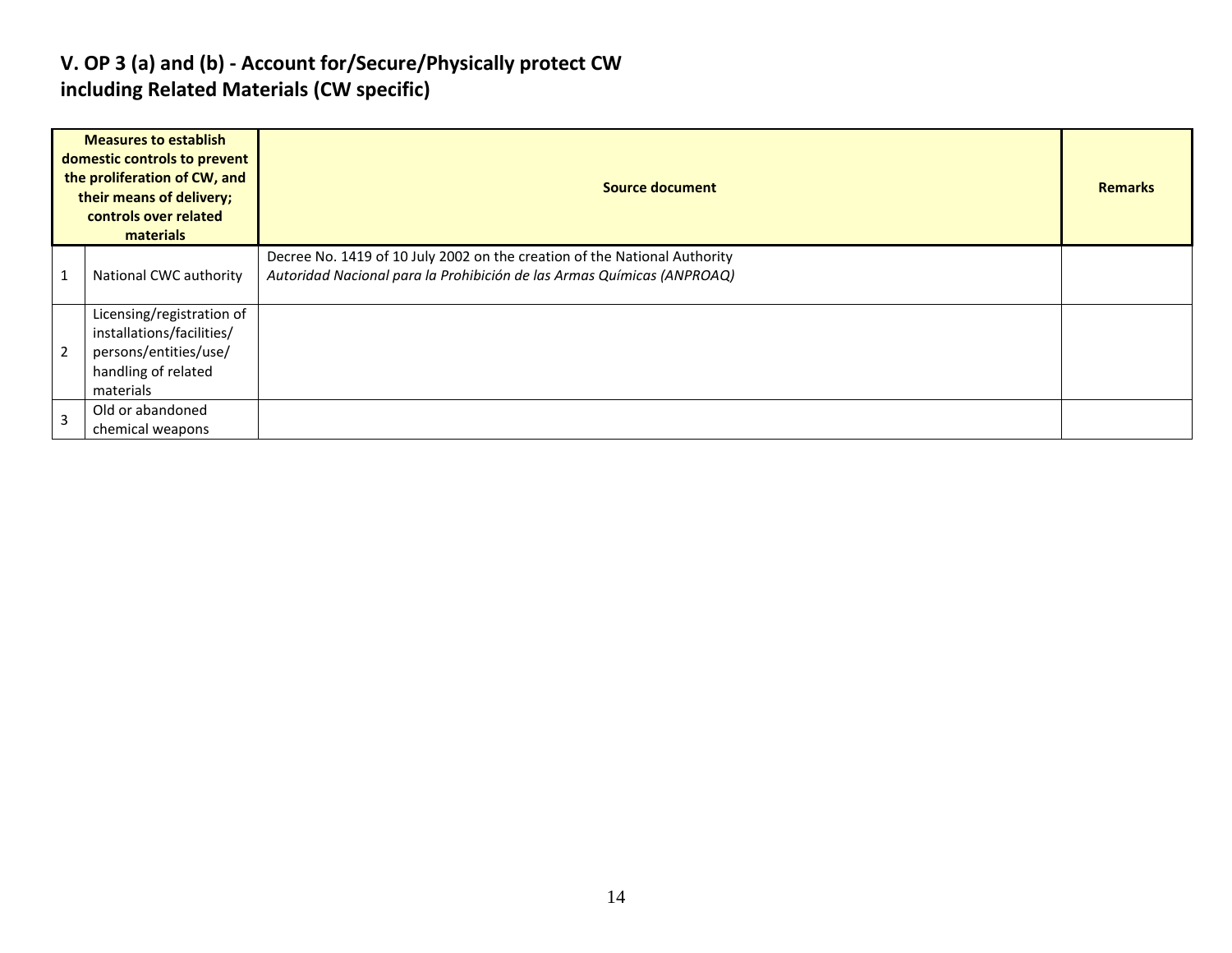#### **VI. OP 3 (a) and (b) - Account for/Secure/Physically protect BW including Related Materials (BW specific)**

| <b>Measures to establish</b><br>domestic controls to prevent<br>the proliferation of BW, their<br>means of delivery; controls<br>over related materials |                                                                                                          | <b>Source document</b>                                          |  |
|---------------------------------------------------------------------------------------------------------------------------------------------------------|----------------------------------------------------------------------------------------------------------|-----------------------------------------------------------------|--|
|                                                                                                                                                         | Licensing/registration of<br>installations/facilities/<br>persons/entities/use/<br>handling of materials | Resolution 561 (2019), Ministry of Health and Social Protection |  |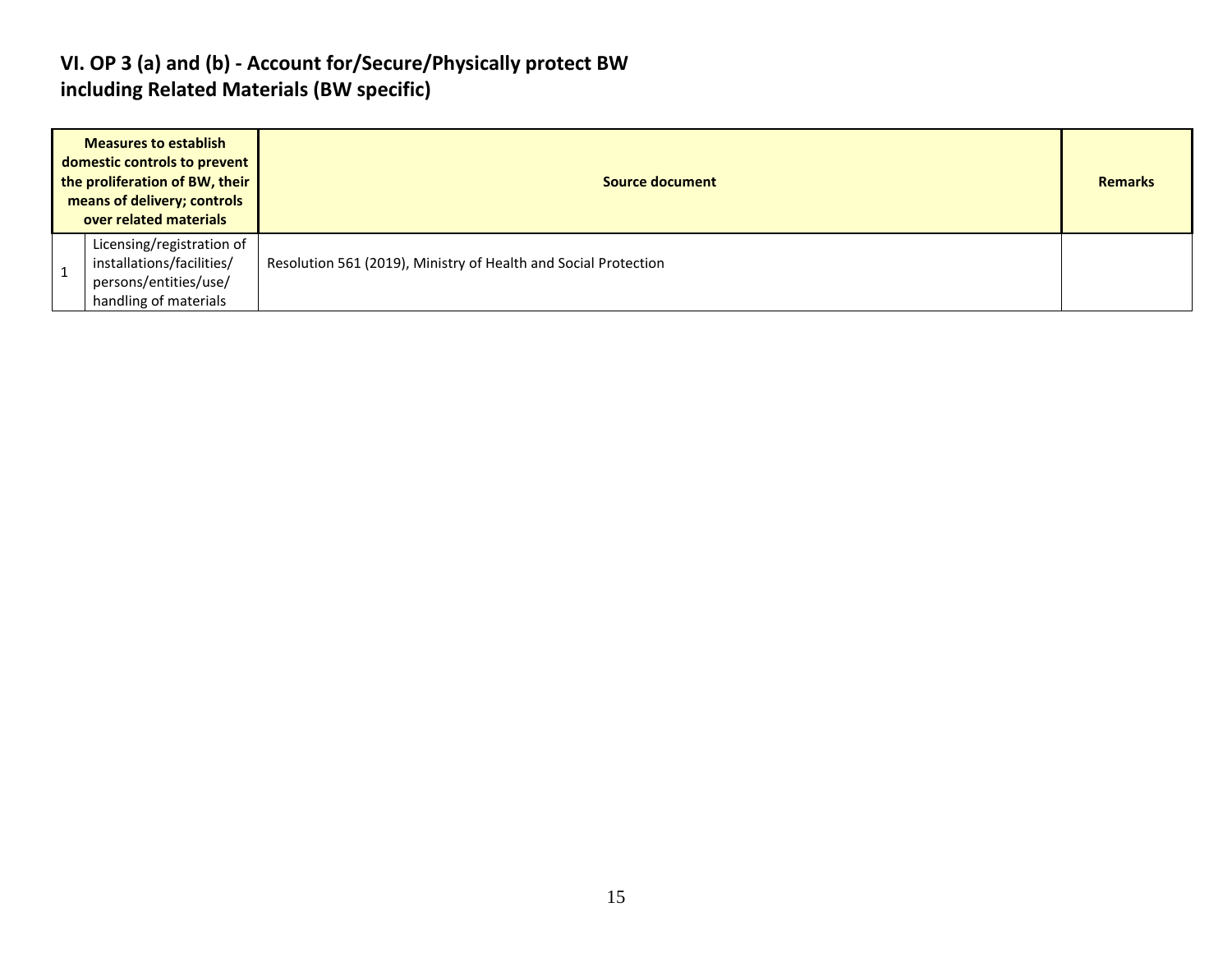# **VII. OP 3 (c) and (d) and related matters from OP 6 - Controls of NW,**

### **CW and BW, including Related Materials**

| <b>Border controls and export</b><br>and trans-shipment controls<br>to prevent the proliferation<br>of nuclear, chemical and<br>biological weapons and their<br>means of delivery including<br>related materials |                                                                                   | <b>National legal framework</b> |                            |              |                                                                                                                                   |        | <b>Enforcement and civil/criminal penalties</b> |                           |                                                                                                                |                |
|------------------------------------------------------------------------------------------------------------------------------------------------------------------------------------------------------------------|-----------------------------------------------------------------------------------|---------------------------------|----------------------------|--------------|-----------------------------------------------------------------------------------------------------------------------------------|--------|-------------------------------------------------|---------------------------|----------------------------------------------------------------------------------------------------------------|----------------|
|                                                                                                                                                                                                                  |                                                                                   | N<br>W                          | $X$ /?<br>$\mathbf c$<br>W | B<br>W       | <b>Source document</b>                                                                                                            | N<br>W | $X$ /?<br>C                                     | B<br>$W$ $W$              | <b>Source document</b>                                                                                         | <b>Remarks</b> |
| $\mathbf 1$                                                                                                                                                                                                      | Border control to<br>detect, deter, prevent<br>and combat illicit<br>trafficking  | X                               | Χ                          | X            | NW/CW/BW:<br>Decree No. 1165 (2019). Customs Code, Arts.<br>75 and 583                                                            | Х      | X                                               | $\boldsymbol{X}$          | NW/CW/BW:<br>National Police: National Tax and Customs<br>Department<br><b>National Police: Frontier Units</b> |                |
| $\overline{2}$                                                                                                                                                                                                   | Law enforcement to<br>detect, deter, prevent<br>and combat illicit<br>trafficking | X                               | $\mathsf{X}$               | $\mathsf{X}$ | NW/CW/BW:<br>Decree No. 1165 (2019). Customs Code. Arts.<br>75 and 583<br>NW:<br>Resolution No. 18-1682 (2005). Art. 65           | X      | X                                               | $\mathsf{X}$              | NW/CW/BW:<br>National Police: National Tax and Customs<br>Department<br><b>National Police: Frontier Units</b> |                |
| 3                                                                                                                                                                                                                | Border control detection<br>measures                                              | X                               |                            |              | NW:<br>Participates in the Megaport Initiative<br>(Cartagena)                                                                     | X      |                                                 |                           | NW:<br>Participates in the Megaport Initiative<br>(Cartagena)                                                  |                |
| 4                                                                                                                                                                                                                | Control of brokering                                                              | X                               | $\boldsymbol{\mathsf{X}}$  | $\mathsf{x}$ | NW/CW/BW:<br>Decree No. 1165 (2019)                                                                                               | X      | X                                               | $\mathsf{X}$              | NW/CW/BW:<br>Decree No. 1165 (2019)<br>Resolution No. 46 (2019)<br>Decree No. 1232/01, Ministry of Justice     |                |
| 5                                                                                                                                                                                                                | Export control<br>legislation in place                                            | X                               | ?                          | $\cdot$      | NW/CW/BW:<br>Penal Code Act No. 599 of 24 July 2000 as<br>amended. Art. 358<br>NW:<br>Resolution No. 18-1419 of 2004. Art. 3 (11) | X      | X                                               | $\boldsymbol{\mathsf{X}}$ | NW/CW/BW:<br>Penal Code Act No. 599 of 24 July 2000 as<br>amended. Art. 358                                    |                |
| 6                                                                                                                                                                                                                | Licensing provisions and<br>Authority                                             | $\pmb{\mathsf{X}}$              |                            |              | NW:<br>Resolution No. 18-1419 of 2004 Art. 3 (11)                                                                                 | X      |                                                 |                           | NW:<br>Ministry of Mines and Energy                                                                            |                |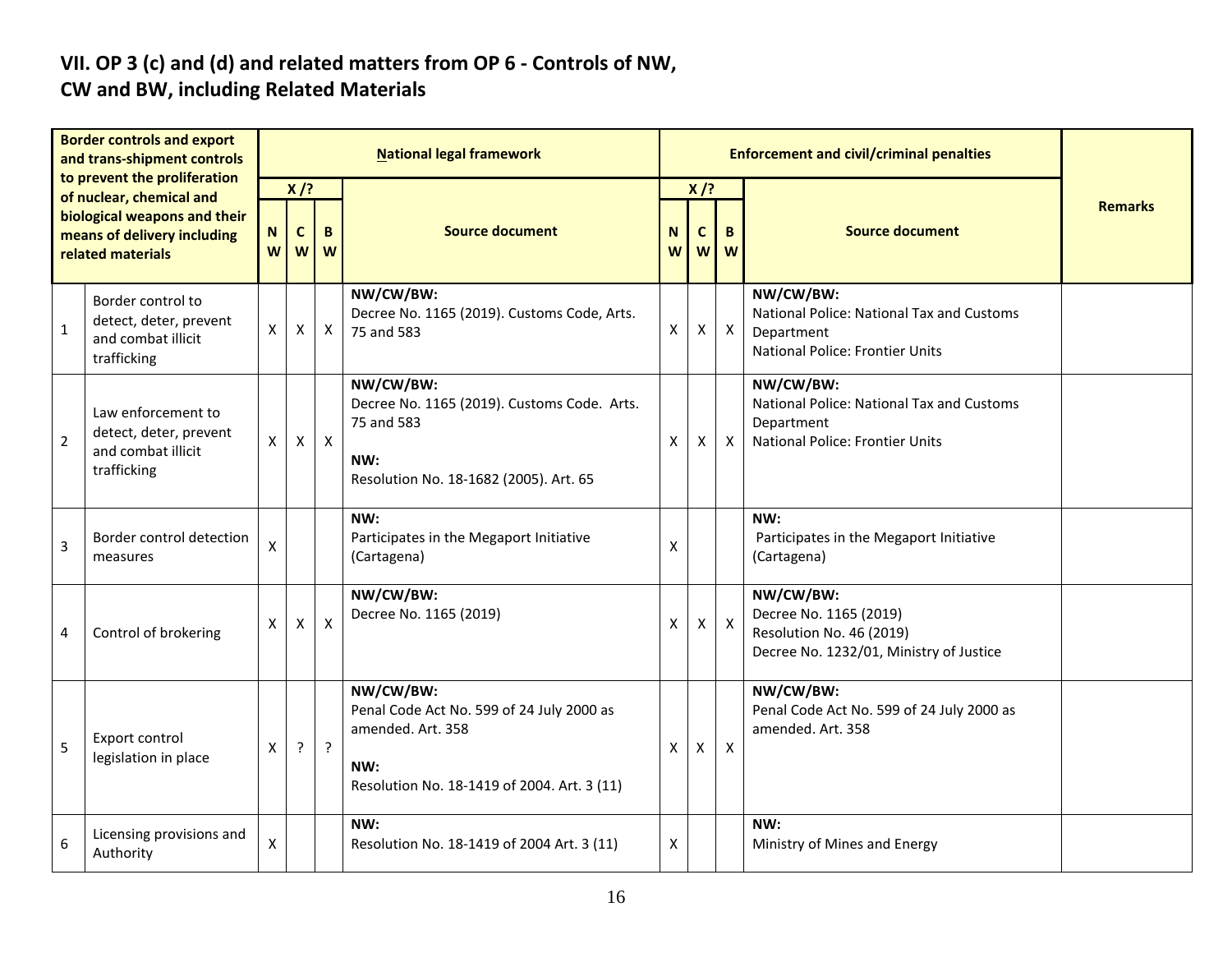| $\overline{7}$   | Control lists of<br>materials, equipment<br>and technology                                                                             |              |                           |              |                                                                                                                                                                                                                |   |   |              |                                                                                                                                                                                                                |  |
|------------------|----------------------------------------------------------------------------------------------------------------------------------------|--------------|---------------------------|--------------|----------------------------------------------------------------------------------------------------------------------------------------------------------------------------------------------------------------|---|---|--------------|----------------------------------------------------------------------------------------------------------------------------------------------------------------------------------------------------------------|--|
| 8                | Intangible technology<br>transfers                                                                                                     |              |                           |              |                                                                                                                                                                                                                |   |   |              |                                                                                                                                                                                                                |  |
| $\boldsymbol{9}$ | Inclusion of means of<br>delivery                                                                                                      |              |                           |              |                                                                                                                                                                                                                |   |   |              |                                                                                                                                                                                                                |  |
| 10               | End-user controls                                                                                                                      |              |                           |              |                                                                                                                                                                                                                |   |   |              |                                                                                                                                                                                                                |  |
| 11               | Catch all clause                                                                                                                       |              |                           |              |                                                                                                                                                                                                                |   |   |              |                                                                                                                                                                                                                |  |
| 12               | Transit control                                                                                                                        |              |                           |              |                                                                                                                                                                                                                |   |   |              |                                                                                                                                                                                                                |  |
| 13               | Trans-shipment control                                                                                                                 |              |                           |              |                                                                                                                                                                                                                |   |   |              |                                                                                                                                                                                                                |  |
| 14               | Re-export control                                                                                                                      |              |                           |              |                                                                                                                                                                                                                |   |   |              |                                                                                                                                                                                                                |  |
| 15               | Control over financing of<br>exports/transhipments<br>that would contribute to<br>proliferation                                        | $\mathsf{X}$ | $\boldsymbol{\mathsf{X}}$ | $\mathsf{X}$ | NW/CW/BW:<br>Act No. 1121 of 2007 on prevention, detection,<br>investigation and sanction of financing<br>terrorism and other activities<br>Act No. 155 of 2017 on money laundering and<br>terrorism financing | X | X | $\mathsf{X}$ | NW/CW/BW:<br>Act No. 1121 of 2007 on prevention, detection,<br>investigation and sanction of financing<br>terrorism and other activities<br>Act No. 155 of 2017 on money laundering and<br>terrorism financing |  |
| 16               | Control over services<br>related to exports/<br>transhipments that<br>would contribute to<br>proliferation including<br>transportation |              |                           |              |                                                                                                                                                                                                                |   |   |              |                                                                                                                                                                                                                |  |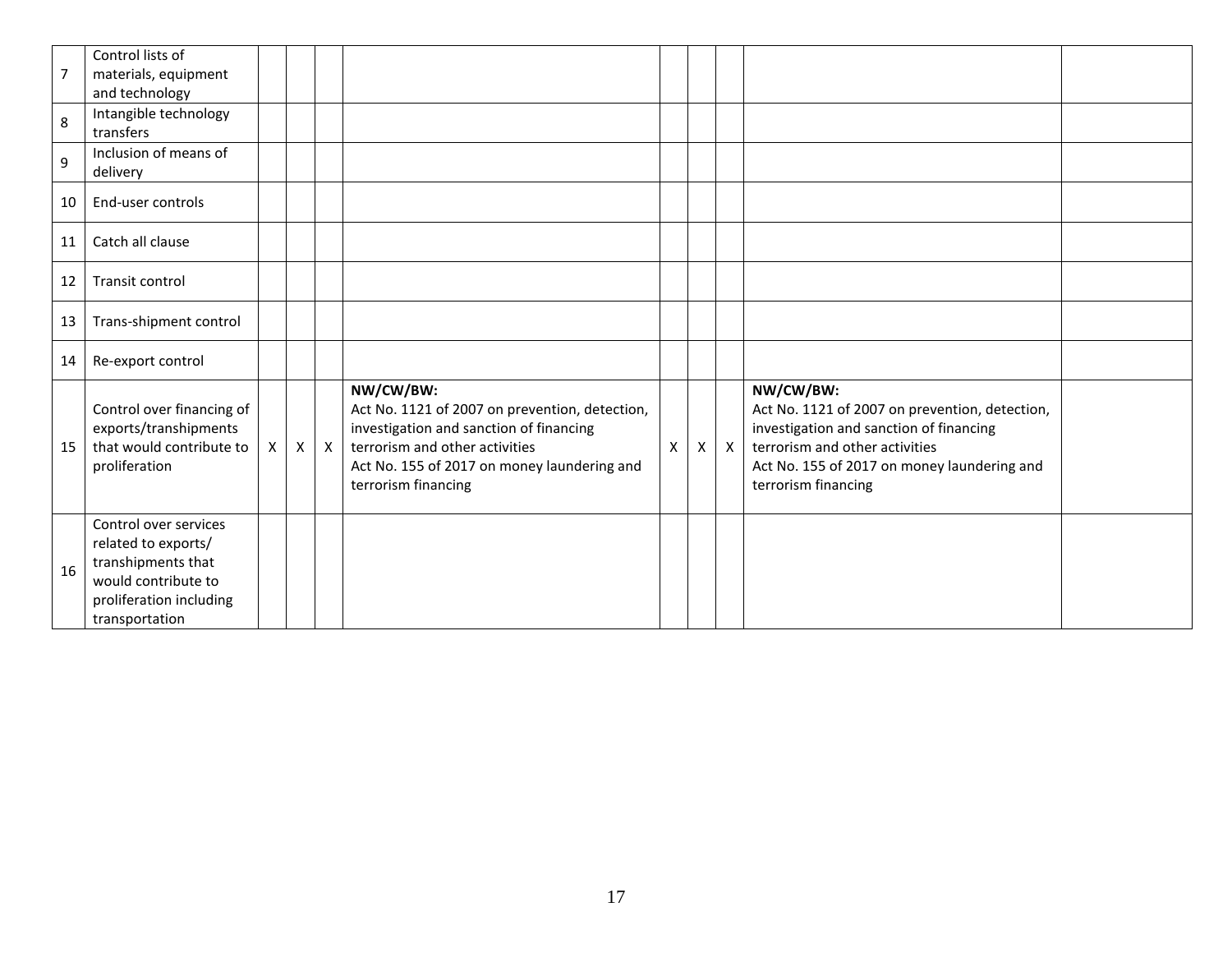#### **VIII. OP 7 and 8 (d) - Assistance, Work with and inform Industry and Public, and other Information**

| 1              | Assistance offered                                                |                                                                                                                                                                                                                                                                                                                                                                                                                                                                                                                                                                                                                                                                                                                                                                                                                                                                                                                                                                                                                                                                                                          |
|----------------|-------------------------------------------------------------------|----------------------------------------------------------------------------------------------------------------------------------------------------------------------------------------------------------------------------------------------------------------------------------------------------------------------------------------------------------------------------------------------------------------------------------------------------------------------------------------------------------------------------------------------------------------------------------------------------------------------------------------------------------------------------------------------------------------------------------------------------------------------------------------------------------------------------------------------------------------------------------------------------------------------------------------------------------------------------------------------------------------------------------------------------------------------------------------------------------|
| $\overline{2}$ | Assistance Point of<br>Contact (for assistance<br>providers only) |                                                                                                                                                                                                                                                                                                                                                                                                                                                                                                                                                                                                                                                                                                                                                                                                                                                                                                                                                                                                                                                                                                          |
| 3              | Assistance requested                                              | Assistance in preparing the national operational list of dual-use goods.<br>Assistance in drawing up a national operational list.<br>Assistance for the implementation of places for storage and / or final disposal of waste CB.<br>Training on CBRN Incident Response.<br>Training on targeted financial sanctions in the financing of terrorism and the proliferation of weapons of mass destruction (ADM). Training on<br>detection of dual-use goods at borders, ports and airports.<br>Biosecurity, biosafety and governance course.<br>Technical support for the preparation of the prevention and articulated response protocol to CBRN threats and incidents.<br>Financial support for the acquisition of radiation detection equipment for ports, airports and border points.<br>Support with the acquisition of equipment for diagnosis and identification of biological agents and toxins destined for the National Institute of<br>Health.<br>Support for the acquisition of equipment for the detection of chemical warfare agents destined for Min. Defensa - National Police-DIJIN-NBQR. |
| 4              | Action taken to work<br>with and inform industry                  |                                                                                                                                                                                                                                                                                                                                                                                                                                                                                                                                                                                                                                                                                                                                                                                                                                                                                                                                                                                                                                                                                                          |
| 5              | Action taken to work<br>with and inform the<br>public             |                                                                                                                                                                                                                                                                                                                                                                                                                                                                                                                                                                                                                                                                                                                                                                                                                                                                                                                                                                                                                                                                                                          |
| 6              | Point of Contact                                                  | Mr. José Renato Salazar Acosta, (Director for Multilateral Political Affairs, Ministry of Foreign Affairs)<br>E-mail: jose.salazar@cancilleria.gov.co Tel: +57-1-381-4000 ext 1280<br>Ms. Nohra Quintero. (Ministry Plenipotentiary, Permanent Mission of Colombia to the United Nations)<br>Email: nquintero@colombiaun.org Tel: 212-355-7776 ext. 229<br>Mr. Álvaro Alejandro Gómez Ocampo, (Coordinator for Disarmament and Non-proliferation, Ministry of Foreign Affairs)<br>Email: nquintero@colombiaun.org Tel: +57-1-381-4000 ext. 1541<br>Ms. María Milagros Ávila Paz (Advisor for Disarmament and Non-proliferation, Ministry of Foreign Affairs)<br>Email: desarme@cancilleria.gov.co Tel: +57-1-381-4000 ext. 1293                                                                                                                                                                                                                                                                                                                                                                          |